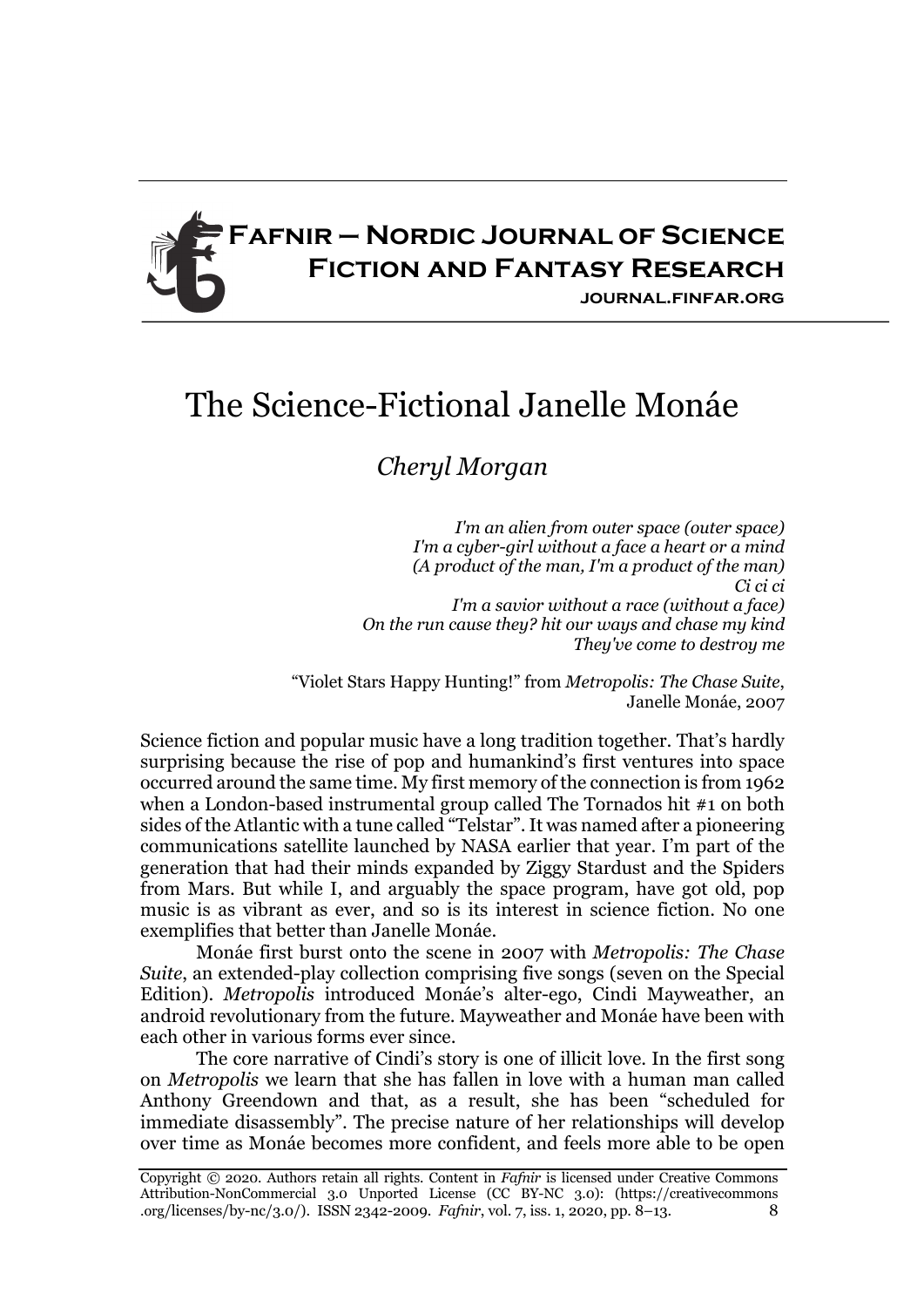about her own sexuality, but in all cases whom she loves, and in some cases the mere fact that she loves, is contrary to rules imposed by an oppressive society. It is also clear in *Metropolis* that Cindi is a made thing, a construct that can be bought and sold. She is a slave, and this makes the severity of her transgressions far worse.

*Metropolis* was followed in 2010 by a full-blown concept album, *The ArchAndroid*. This expanded on the story of Cindi and Anthony, and their lives in the city of Metropolis. The two sides of the album are titled "Suite II" and "Suite III", showing that they are intended to follow on directly from the earlier work that forms "Suite I".

The cover art from *The ArchAndroid* very deliberately reflects the image of Maria, the android revolutionary from Fritz Lang's famous film, also called *Metropolis*. There was even a plan for a graphic novel to accompany the album. That seems to have come to naught, but there is some amazing concept art online.

When Monáe released her next studio album, *The Electric Lady*, in 2013, there was some expectation that it too would continue the story of *Metropolis*. Certainly the two sides are titled "Suite IV" and "Suite V". While it is just about possible to construct a coherent narrative involving all these albums1, as well as 2017's *Dirty Computer*, I think it is easier to see Monáe as rebooting Cindi's story with each new release. There is no canon as such, just a set of themes that are continually re-explored.

*The Electric Lady* is also a concept album featuring Cindi Mayweather, but Anthony Greendown appears to have vanished from the story. Instead Cindi is part of a time-traveling group of revolutionaries called Wondaland (named after Monáe's production company). Other members of the group include Badoula Oblongata, an alter-ego of Monáe's friend and collaborator, Erykah Badu. The album also expands upon issues of sexuality, first hinted at in the track, "Mushrooms & Roses" from *The ArchAndroid*. Monáe has stated that the song title Q.U.E.E.N. is an acronym and that the Q stands for Queer2.

The 2017 album, *Dirty Computer*, takes us away from Cindi altogether, reinventing Monáe as a human woman called Jane. That this is actually the same person is indicated by the fact that Jane's personal ID in her totalitarian world is 57821, the same as the serial number of the android Cindi Mayweather.

The story of *Dirty Computer* is once again one of forbidden love. Jane is shown to be having relationships with both the male character, Ché, and the female character, Zen. It is her love for them that finally helps her break the mind control being forced upon her.

It is impossible to discuss Monáe's music without taking into account the accompanying videos. This has been the case right from the start, where the video for "Many Moons" on *Metropolis* shows a depraved and decadent audience of rich people attending a droid auction. In it Monáe plays the roles of both Cindi and Lady Maestra, the "Master of the Show Droids", who rides into the auction on a white horse wearing fox-hunting gear. Neither Maestra nor many of the other characters featured in the video (named in subtitles) feature in the song lyrics. The videos, therefore, provide additional worldbuilding for the stories told by the songs.

<sup>&</sup>lt;sup>1</sup> I did so for a presentation at Åcon X. It required a fair amount of creativity.

<sup>2</sup> https://www.fuse.tv/videos/2013/09/janelle-monae-queen-interview accessed 22/Dec/2019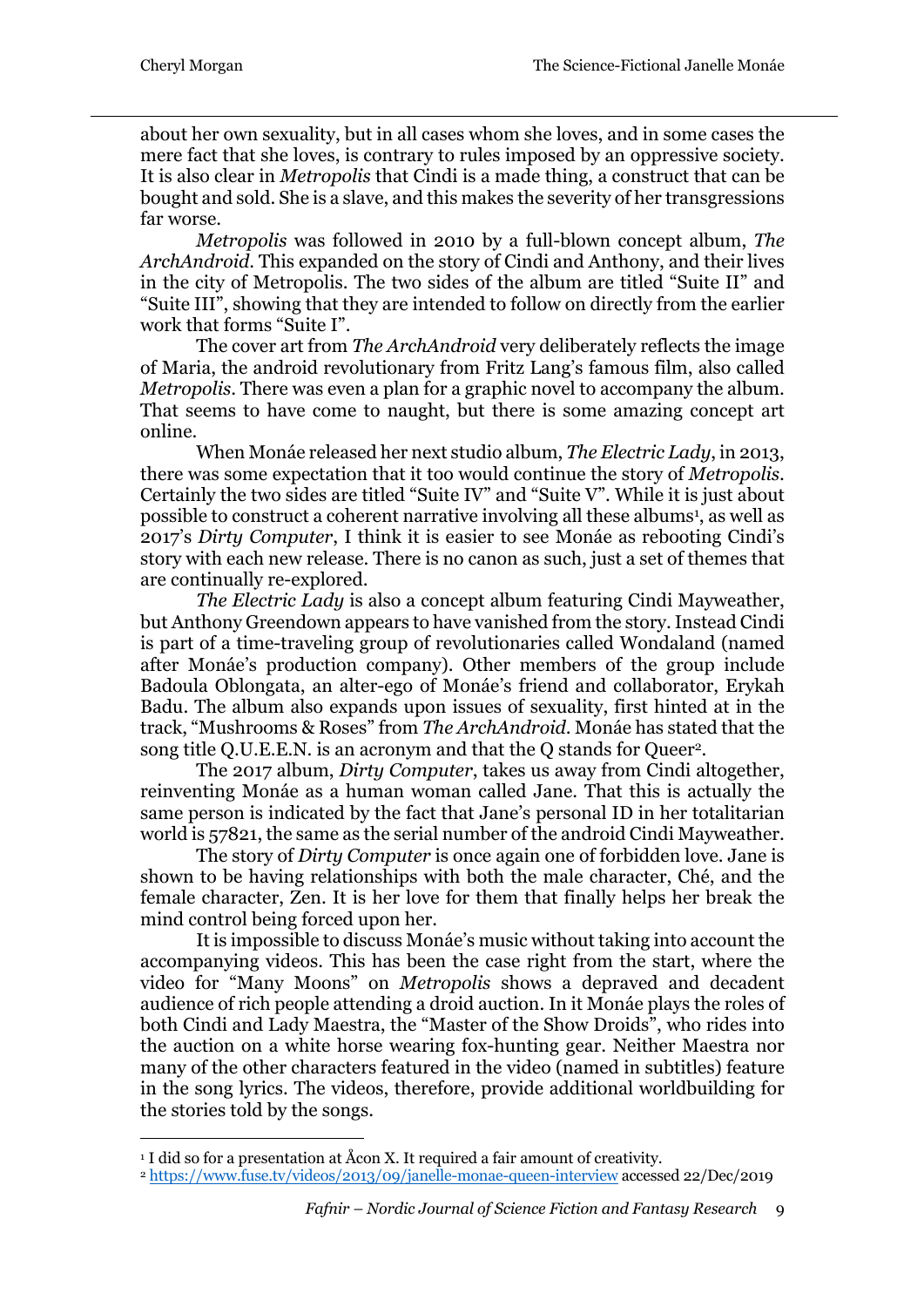Monáe describes the song videos that she produces, which have played significant roles in all her album releases, as "emotion pictures". The single "Tightrope" from *The ArchAndroid* features a video set in an asylum, called The Palace of the Dogs, where artists are sent to be re-programmed. The video for "Q.U.E.E.N." from *The Electric Lady* is set in a museum full of captured timetravelling revolutionaries. Cindi and Badoula turn up and rescue them during the song.

For *Dirty Computer* Monáe produced a 46-minute narrative film that tells the story of the album. The part of Zen is taken by actress Tessa Thompson, with whom Monáe has been rumoured to have a relationship. The place of the asylum from *The ArchAndroid* is taken by a futuristic hospital called The House of the New Dawn in which deviants such as Jane, Zen and Ché have their brains reprogrammed.

So much for the story, but how does Monáe's work stack up as science fiction? Is she breaking new ground, or just mining well-trodden tropes?

The first thing to note is the sheer brilliance of her output across a range of disciplines. Her music is extremely highly rated, but she also has a hand in the video production, and is a great dancer and an accomplished actress. She's only 34, so we can probably look forward to another decade or two of groundbreaking music and film from her.

She certainly knows her science fiction well. Rooting her story in the tradition of Fritz Lang's *Metropolis* is evidence of a reverence for the history of the field. She's also well versed in time-travel literature, as such themes are a key element of the Cindi Mayweather story. Indeed, I'm wondering whether the sudden fashion for time-war narratives that we saw in 2019 is, in part, inspired by the framing of the video for "Q.U.E.E.N."3.

As a storyteller, Monáe is not afraid to experiment with form. One of the key features of *The Electric Lady* is a series of interludes that feature outtakes from an android-run radio station, WDRD. These are exercises in worldbuilding. Indeed, as they are presented as extracts from the media of the story world, they count as a form of John Dos Passos's technique of including fake newspaper cuttings and the like in his novels. This technique was used to great effect by John Brunner in novels such as *Stand on Zanzibar*, and has become a standard part of the science-fiction toolbox.

Another interesting aspect of Monáe's story-telling is her refusal to be bound by canon. When she first began the Metropolis saga it appeared that she was embarking on what she hoped to be a long-running series of stories in the same world, and featuring the same characters: the Cindi Mayweather Universe, perhaps. However, she has since taken a much more flexible approach to the story.

It could be argued that this is evidence of a failure to build a coherent and continuing storyline, but rebooting is hardly new these days. Companies such as Marvel and DC have been forced into it by the simple impossibility of telling a continuing story about the same set of characters over many decades. Retellings of fairy stories have become fashionable in novels, comics, and TV. In interviews about her latest novel, *The Starless Sea*, Erin Morgenstern talks specifically about the techniques of storytelling in role-playing worlds (whether

<sup>3</sup> I note that *Electric Lady* predates William Gibson's *The Peripheral*, though obviously Gibson would have been working on that book for some time.

<sup>10</sup> *Fafnir – Nordic Journal of Science Fiction and Fantasy Research*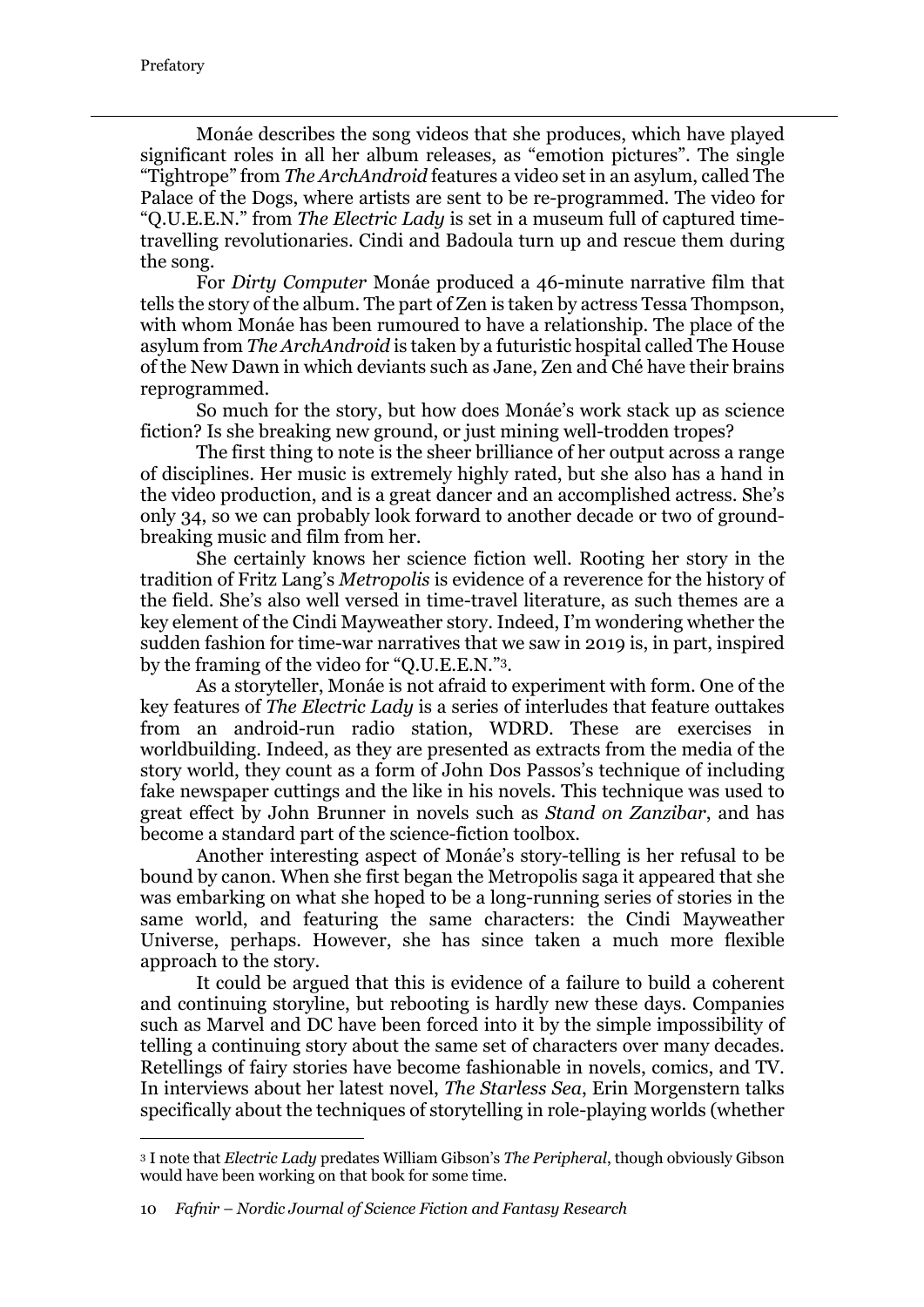on paper or electronic) that allow every player's path through the story to be different.

The most important aspect of Monáe's work, however, is her use of androids as a metaphor for various forms of discrimination. Science fiction is replete with examples of using androids as metaphors for race, for gender, and even for sexuality. Monáe uses them for all of these, sometimes at the same time, as well as having them literally be androids.

This work is not just important from the point of view of science fiction. It also spills over into Monáe's private life, and into activism in the wider world. With *Dirty Computer* due to be released, Monáe did an interview for the leading rock-music magazine, *Rolling Stone*4, in which she confirmed the rumours about her sexuality. She began the process of coming out from behind the mask of Cindi Mayweather and becoming a role model for her queer fans. She told the magazine:

I want young girls, young boys, nonbinary, gay, straight, queer people who are having a hard time dealing with their sexuality, dealing with feeling ostracized or bullied for just being their unique selves, to know that I see you.... This album is for you. Be proud.

The emotion picture too begins with a call to the marginalised and misfits. The very concept of a "dirty computer" is someone who has failed to conform to society's expectations of a perfectly functioning cog in the machine. Such people are said to be infected, and in need of cleaning, which is what happens in The House of the New Dawn.

You were dirty if you looked different. You were dirty if you refused to live the way they dictated. You were dirty if you showed any form of opposition at all.

Monáe's pansexuality is clearly on display in the emotion picture, as it shows her romantically involved not just with Zen, but also with the young man called Ché. As the three of them appear to be a family unit, the film can also be taken as a defence of polyamory.

A measure of the level of intersectionality involved in the *Dirty Computer* project can be gauged from the video for the song "PYNK". First, the entire concept is avowedly feminist and concerned with female empowerment. The video, with its trademark "vagina pants", deliberately references the iconic artwork "God Giving Birth" by the Swedish feminist painter Monica Sjöö5. Although the song is called "PYNK", the dancers in the video are not pinkskinned, they are black. And perhaps most significantly, not all of them wear the vagina pants. Monáe has explained that this is a shout out to the transgender community and is intended to support the notion that it is not necessary to have a vagina to be a woman<sup>6</sup>.

Since then Monáe has flirted with a trans identity herself. On January 10th, 2020 she joined in with a Twitter meme celebrating the famously queer

<sup>4</sup> https://www.rollingstone.com/music/music-features/janelle-monae-frees-herself-629204/ accessed 15/Mar/2020

<sup>5</sup> Monáe acknowledges the influence of Sjöö in the sleeve notes for the album.

<sup>6</sup> https://people.com/style/janelle-monae-says-shes-working-on-mass-producing-those-vaginapants/ accessed 15/Mar/2020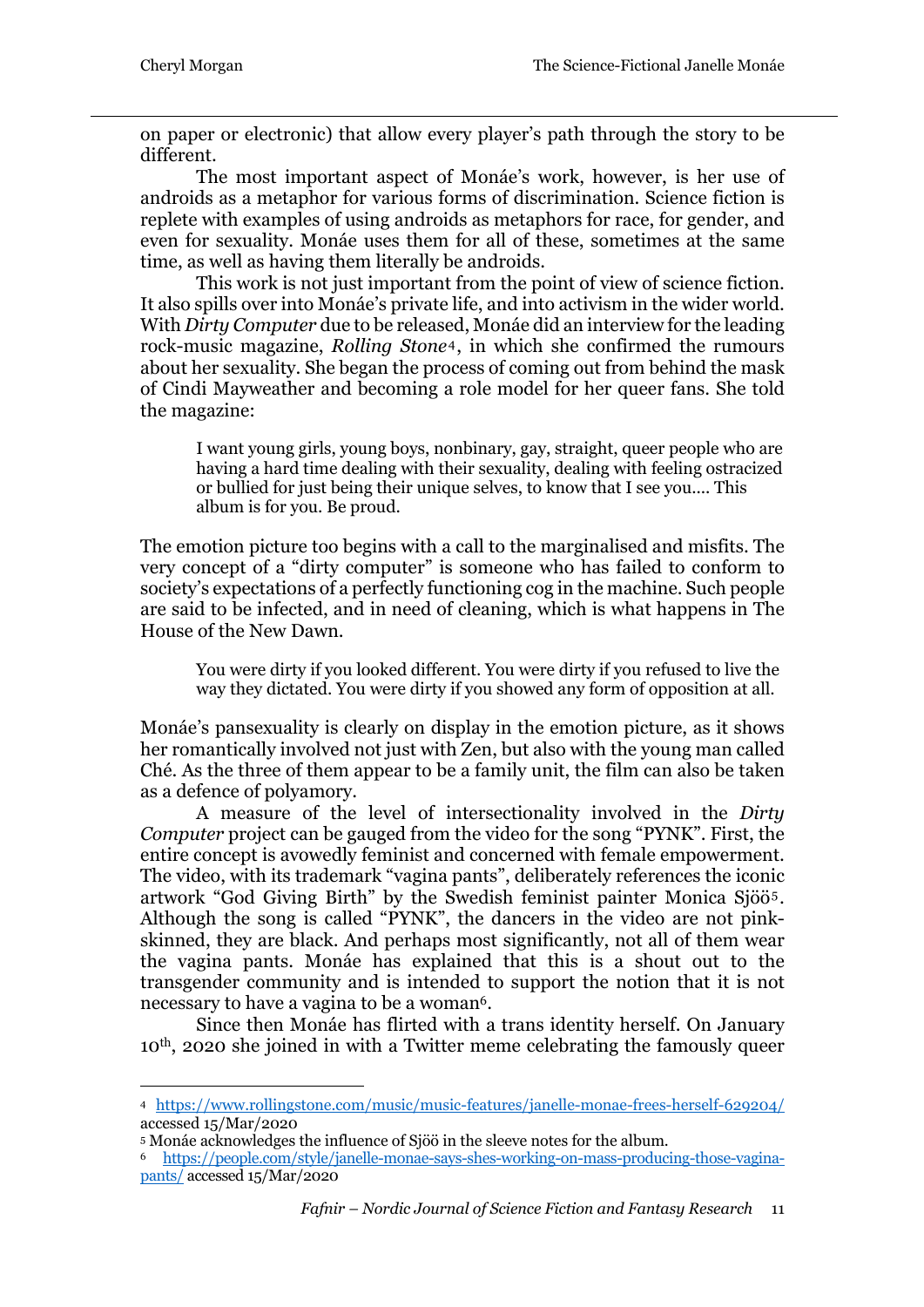animated TV series *Steven Universe*. Her tweet was a simple hashtag: #IAmNonBinary. Asked what she had meant by this, Monáe told *The Cut*7:

…it resonated with me, especially as someone who has pushed boundaries of gender since the beginning of my career. I feel my feminine energy, my masculine energy, and energy I can't even explain.

The idea of "cleaning" is itself deeply political. In an article for the website, *Mic*, Natelegé Whaley draws three parallels from history<sup>8</sup>. First, there is racial cleansing, in which white people have sought to purge people of colour from their communities by various means from simple violence to eugenics programs of forced sterilisation. Then there is cultural cleansing, by which children from Indigenous backgrounds in colonised countries were sent to white-run boarding schools where they would have their own culture erased and white culture imposed upon them. Finally, there is the closest thing to the mindaltering treatments of *Dirty Computer*, the idea of conversion therapy. In this, LGBT+ people are given treatments such as aversion therapy and electroshock therapy in an attempt to "cure" them of their presumed deviant nature.

However, the most political track on the album must be the final one, the anthem "Americans". It is also playing at the end of the emotion picture as Jane and Zen rescue Ché and escape the House of the New Dawn. Following the emotion picture there are a number of interviews with the cast and crew. Monáe's co-writer on the project, Chuck Lightning, states that the idea of the film was to imagine life in a future America that had succumbed to "the worst impulses of our current President."9

The song embodies resistance against that possibility. On the one hand, it channels traditional right-wing views of what it means to be American:

I like my woman in the kitchen I teach my children superstitions I keep my two guns on my blue nightstand A pretty young thang, she can wash my clothes But she'll never ever wear my pants

But on the other it calls for the right of all citizens, including all dirty computers, to call themselves American:

Love me, baby, love me for who I am Fallen angels, singing "Clap your hands" Don't try to take my country, I will defend my land I'm not crazy, baby, naw, I'm American

That this is seen as a necessary call for rebellion is clear from Monáe's cast interview at the end of the emotion picture, in which she says, "Freedom is not free, it comes with a price10."

<sup>7</sup> https://www.thecut.com/2020/02/janelle-monae-afrofuture.html accessed 15/Mar/2020 <sup>8</sup> https://www.mic.com/articles/189099/janelle-monaes-dirty-computer-visual-album-is-

a-queer-afrofuturist-love-story-about-resistance accessed 15/Mar/2020

<sup>9</sup> *Dirty Computer, The Emotion Picture: Director's Cut*, Amazon Prime, accessed 15/Mar/2020 <sup>10</sup> *Dirty Computer, The Emotion Picture: Director's Cut* ibid

<sup>12</sup> *Fafnir – Nordic Journal of Science Fiction and Fantasy Research*